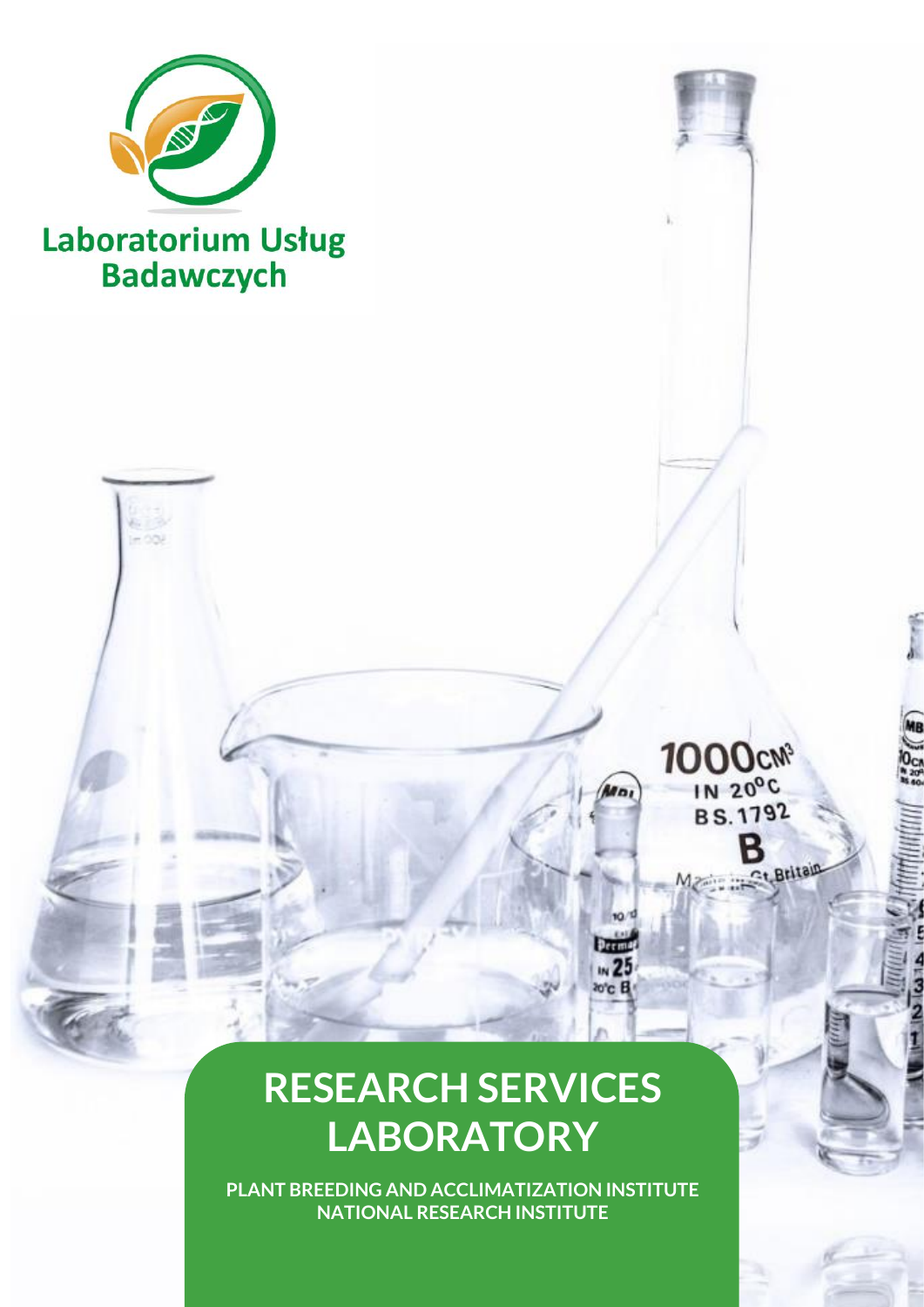



Plant Breeding and Acclimatization Institute – National Research Institute offer research and diagnostic ser-vices in the field of:

- I. [resistance assessment, detection and identification of pathogens,](#page-2-0)
- [II. biochemical analysis and evaluation of the quality of plant](#page-4-0) products,
- III. [production of prebreeding material by recombination and biotechnological](#page-7-0)  [methods,](#page-7-0)
- IV. [genetic identification and research on the expression and presence of genes](#page-8-0)  [\(fingerprinting\),](#page-8-0)
- V. [evaluation of the potato varieties for the farming system used in agriculture](#page-9-0)  [\(ecological, IP, specialist\),](#page-9-0)
- [VI. bioinformatics and statistical analyses,](#page-10-0)
- VII. [other services.](#page-10-1)

The offer of services is addressed to breeding companies, industry enterprises and scientific institutions.

We provide professionalism, customer orientation, reliable and fast service and professional advice.

High scientific qualifications and experience of IHAR‐PIB personnel, as well as modern equipment of research laboratories guarantee the services in accordance with your expectations.

We guarantee the security of entrusted materials and confidentiality of the results obtained.

If you are interested, please contact individual institutions specializing in selected areas of research.

#### **WE INVITE YOU TO COOPERATE AND USE OUR SERVICES**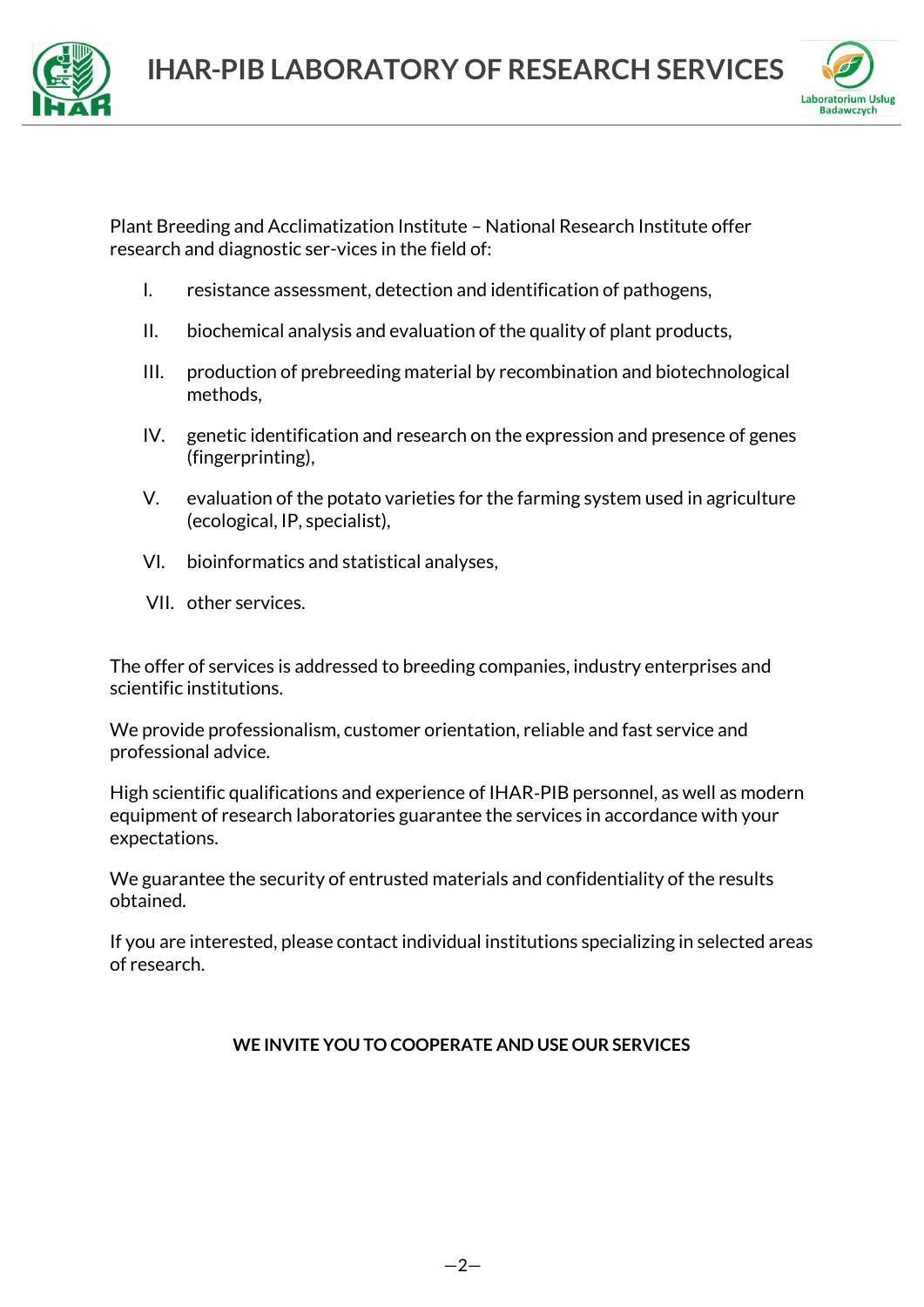



### **OFFER**

#### <span id="page-2-0"></span>I. RESISTANCE ASSESSMENT, DETECTION AND IDENTIFICATION OF PATHOGENS

| No | Service                                                                                                                      | Contact                                                   |
|----|------------------------------------------------------------------------------------------------------------------------------|-----------------------------------------------------------|
| 1. | Laboratory assessment of potato resistance to wart<br>disease and pathotype identification of Synchytrium                    | IHAR - PIB, in Radzików                                   |
|    | endobioticum (Schilb.) Perc.                                                                                                 | Department of Applied Biology                             |
|    |                                                                                                                              | Jarosław Przetakiewicz DSc,<br>assistant professor        |
|    |                                                                                                                              | email: j.przetakiewicz@ihar.edu.pl                        |
| 2. | Evaluation of potato resistance to Globodera<br>rostochiensis and G. pallida.                                                | IHAR - PIB, in Radzików                                   |
|    |                                                                                                                              | Department of Applied Biology                             |
|    |                                                                                                                              | Anna Podlewska-Przetakiewicz.<br>PhD, assistant professor |
|    |                                                                                                                              | email: a.przetakiewicz@ihar.edu.pl                        |
| 3. | Attestation of resistance of wheat and triticale to<br>Septoria tritici blotch.                                              | IHAR - PIB, in Radzików                                   |
|    |                                                                                                                              | Department of Applied Biology                             |
| 4. | Barley testing for resistance at seedling stage to leaf<br>rust and powdery mildew.                                          | Paweł Czembor DSc, associate<br>professor                 |
|    |                                                                                                                              | email: p.czembor@ihar.edu.pl                              |
| 5. | Wheat and triticale testing for resistance at seedling<br>stage to brown (leaf) rust, yellow (stripe) rust and stem<br>rust. |                                                           |
| 6. | Attestation of resistance of wheat and triticale to<br>Septoria nodorum blotch and Fusarium head blight.                     | IHAR - PIB, in Radzików                                   |
|    |                                                                                                                              | Department of Applied Biology                             |
|    |                                                                                                                              | Tomasz Góral, DSc, assistant<br>professor                 |
|    |                                                                                                                              | email: t.goral@ihar.edu.pl                                |
| 7. | Detection and identification of plants and tubers potato<br>pathogens.                                                       | IHAR - PIB, Bonin Research Center                         |
|    |                                                                                                                              | Jerzy Osowski, PhD                                        |
|    |                                                                                                                              | email: j.osowski@ihar.edu.pl                              |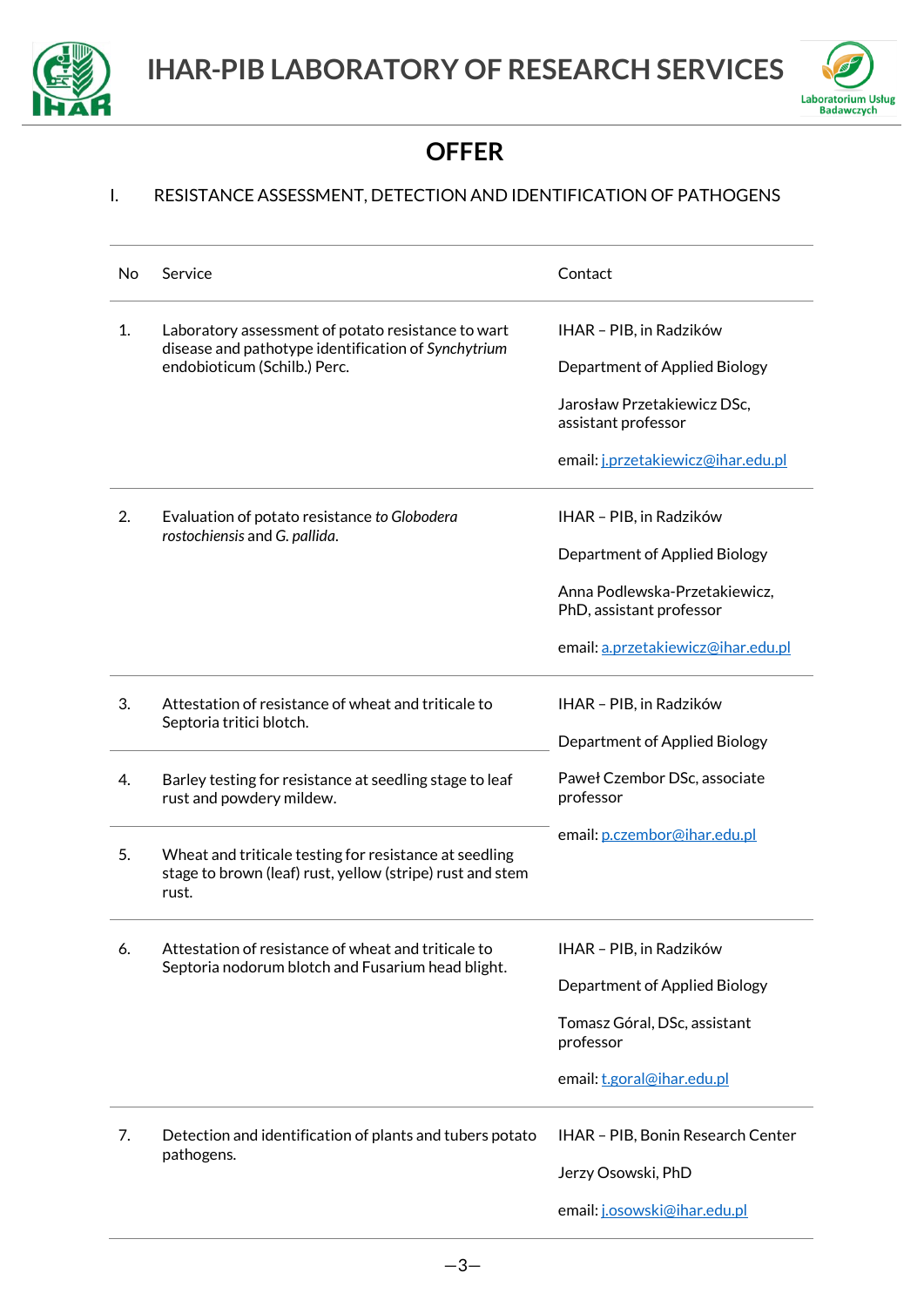



| 8.  | Analysis of potato tubers for the presence of viruses:<br>PVY, PVX, PVA, PVM, PVS, PRLV (DAS-ELISA method).                                                | IHAR - PIB, Bonin Research Center<br>Kamilla Sadowska, MSc Eng<br>email: k.sadowska@ihar.edu.pl                                                                                     |
|-----|------------------------------------------------------------------------------------------------------------------------------------------------------------|-------------------------------------------------------------------------------------------------------------------------------------------------------------------------------------|
| 9.  | Analysis of potato tubers for the presence of Clavibacter<br>sepedonicus and Ralstonia solanacearum                                                        | <b>IHAR - PIB Bonin Research Center</b><br>Włodzimierz Przewodowski, PhD<br>eng.<br>email: w.przewodowski@ihar.edu.pl                                                               |
| 10. | Detection of Clavibacter sepedonicus and Ralstonia<br>solanacearum in plants and tubers of potato<br>(IFAS/biological test/ growth on semiselective media. | IHAR - PIB, Bydgoszcz Research<br>Center<br>Department of Integrated Root Crop<br>Cultivation<br>Grzegorz Gryń, PhD eng.<br>email: g.gryn@ihar.edu.pl,<br>phone: (+48) 52 581 69 32 |
| 11. | Examination of soil samples for the presence of<br>Globodera rostochiensis cysts - potato cyst nematode and<br>Heterodera schachtii- beet cyst nematode.   | IHAR - PIB, Bydgoszcz Research<br>Center<br>Department of Integrated Root Crop<br>Cultivation<br>Grzegorz Gryń, PhD eng.<br>email: g.gryn@ihar.edu.pl,<br>phone: (+48) 52 581 69 32 |
| 12. | Evaluation of resistance breeding materials of oilseed<br>rape (B. napus) on the most dangerous pathogens in vitro<br>and in vivo.                         | HAR - PIB, Poznań Research Center<br>Department of Oilseed Plants<br>Elżbieta Starzycka-Korbas, PhD eng.                                                                            |
| 13. | Expertise and training in the occurrence and assessment<br>ofoilseed rape diseases.                                                                        | e-mail: e.starzycka-<br>korbas@ihar.edu.pl<br>phone: (+48) 61 846 42 03                                                                                                             |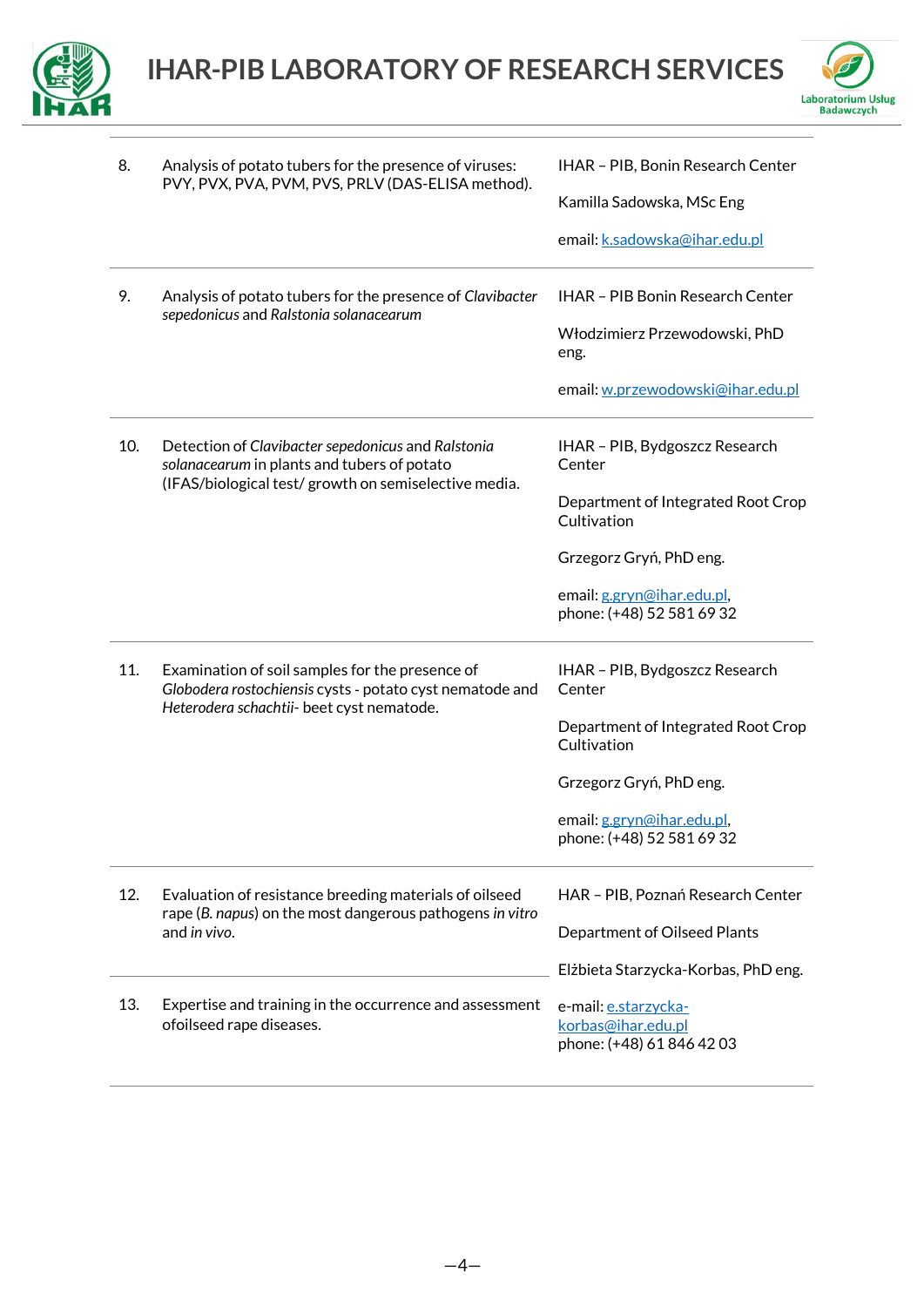



#### <span id="page-4-0"></span>II. BIOCHEMICAL ANALYSIS AND EVALUATION OF THE QUALITY OF PLANT **PRODUCTS**

| No  | Service                                                                         | Contact                                                           |
|-----|---------------------------------------------------------------------------------|-------------------------------------------------------------------|
| 1.  | Antioxidant activity.                                                           | IHAR - PIB, in Radzików                                           |
| 2.  | $X$ ylanase and $\beta$ -glucanase activity.                                    | Department of Bioenergetics,<br>Quality Analysis and Seed Science |
| 3.  | Alkylresorcinols.                                                               | Anna Fraś,, PhD eng.<br>email: a.fras@ihar.edu.pl                 |
| 4.  | Amino acids - full composition without tryptophan.                              | Magdalena Wiśniewska, PhD eng.                                    |
| 5.  | Amylose.                                                                        | email: m.wisniewska@ihar.edu.pl                                   |
| 6.  | NIRS analysis - moisture, protein, starch.                                      |                                                                   |
| 7.  | $\beta$ -glucan.                                                                |                                                                   |
| 8.  | Protein analysis by Kjeldahl method.                                            |                                                                   |
| 9.  | Total dietary fibre by enzymatic-chemical method<br>(Uppsala method).           |                                                                   |
| 10. | Cellulose.                                                                      |                                                                   |
| 11. | Free sugars by chromatographic method.                                          |                                                                   |
| 12. | In vivo balance experiment on laboratory rats.                                  |                                                                   |
| 13. | Phytates.                                                                       |                                                                   |
| 14. | <u> 1989 - Johann Barn, amerikansk politiker (</u><br>The amount of wet gluten. |                                                                   |
| 15. | Tripsin inhibitor.                                                              |                                                                   |
| 16. | Phenolic acids by chromatographic method.                                       |                                                                   |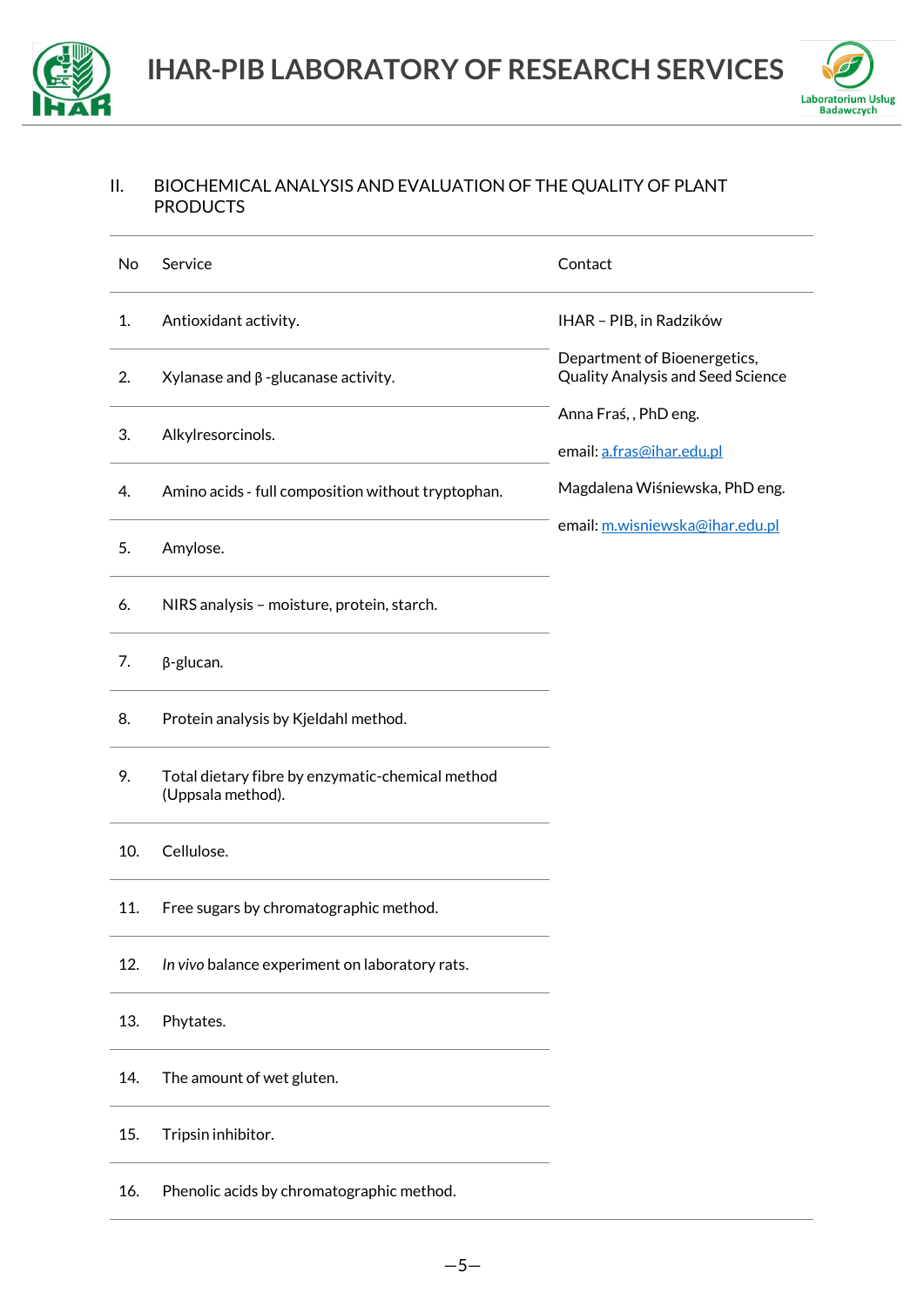



17. Uronic acids.

| 18. | Water and acid grain extracts viscosity. |
|-----|------------------------------------------|
|-----|------------------------------------------|

19. Falling numer.

20. Lignin.

- 21. Total lipids.
- 22. Thousand kernel weight.
- 23. Hectolitre weight.
- 24. Non-cellulosic polysaccharides by chromatographic method.
- 25. Non-starch polysaccharides by chromatographic method – total and divided into insoluble and soluble fractions.
- 26. Determination of brewing value of barley.
- 27. Degreasing the material by the Soxhlet method.
- 28. Oligosaccharides by chromatographic method.
- 29. Ash.
- 30. Resistant starch.
- 31. Avaliable starch.
- 32. Dry matter.
- 33. Tannins.
- 34. Dietary fibre by gravimetric method.
- 35. Zeleny sedimentation index.
- 36. Total phenolic content.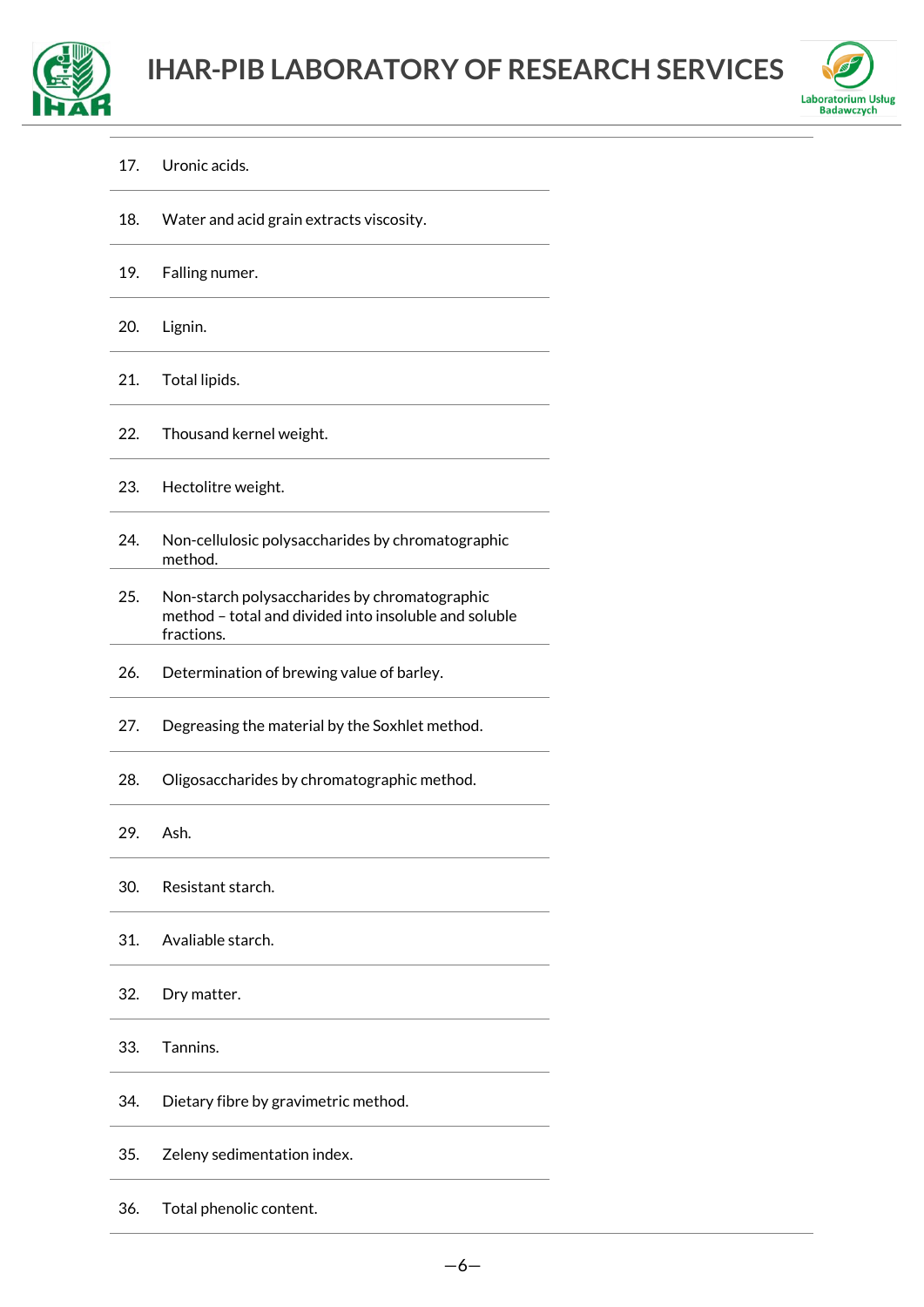



| 37. | Analysis of plant and fungal metabolites (mycotoxins                                                                                                                  | IHAR - PIB, in Radzików                                       |
|-----|-----------------------------------------------------------------------------------------------------------------------------------------------------------------------|---------------------------------------------------------------|
|     | and others) in cereal and maize grain by ELISA, GC,<br>HPLC and LC/MS methods.                                                                                        | Department of Applied Biology                                 |
|     |                                                                                                                                                                       | Piotr Ochodzki, PhD, assistant<br>professor                   |
|     |                                                                                                                                                                       | email: p.ochodzki@ihar.edu.pl                                 |
| 38. | Evaluation of bactericidal activity of disinfectants<br>(chemical and plant extracts) and physical methods in<br>eradication of Clavibacter sepedonicus and Ralstonia | IHAR - PIB, Bydgoszcz Research<br>Center                      |
|     | solanacearum.                                                                                                                                                         | Department of Integrated Root Crop<br>Cultivation             |
|     |                                                                                                                                                                       | Grzegorz Gryń, PhD eng.                                       |
|     |                                                                                                                                                                       | email: g.gryn@ihar.edu.pl,<br>phone: (+48) 52 581 69 32       |
| 39. | Testing of biomass samples for the content of<br>macronutrients; in the case of sugar beet, the use                                                                   | IHAR - PIB, Bydgoszcz Research<br>Center                      |
|     | of the Venema autoanalyzer.                                                                                                                                           | Department of Integrated Root Crop<br>Cultivation             |
|     |                                                                                                                                                                       | Mirosław Nowakowski, PhD                                      |
|     |                                                                                                                                                                       | email: m.nowakowski@ihar.edu.pl<br>phone: (+48) 52 581 69 59  |
| 40. | Quantitative analysis of glucosinolates content by gas<br>chromatography.                                                                                             | HAR - PIB, Poznań Research Center                             |
| 41. | Qualitative analysis of fatty acid content by gas<br>chromatography.                                                                                                  | Department of Oilseed Plants<br>Mariola Ebertowska            |
| 42. | Analysis of fat content in oilseeds by Soxhlet extraction.                                                                                                            | e-mail: m.ebertowska@ihar.edu.pl<br>phone: (+48) 61 846 42 11 |
| 43. | Near Infra-Red Spectroscopy analysis of glucosinolates,<br>protein, fibre, fat, and water.                                                                            |                                                               |
| 44. | Fibre analysis by van Soest method.                                                                                                                                   |                                                               |
| 45. | Protein analysis by Kjeldahl method.                                                                                                                                  |                                                               |
| 46. | Spectrometric analysis of morphine in poppycapsules.                                                                                                                  |                                                               |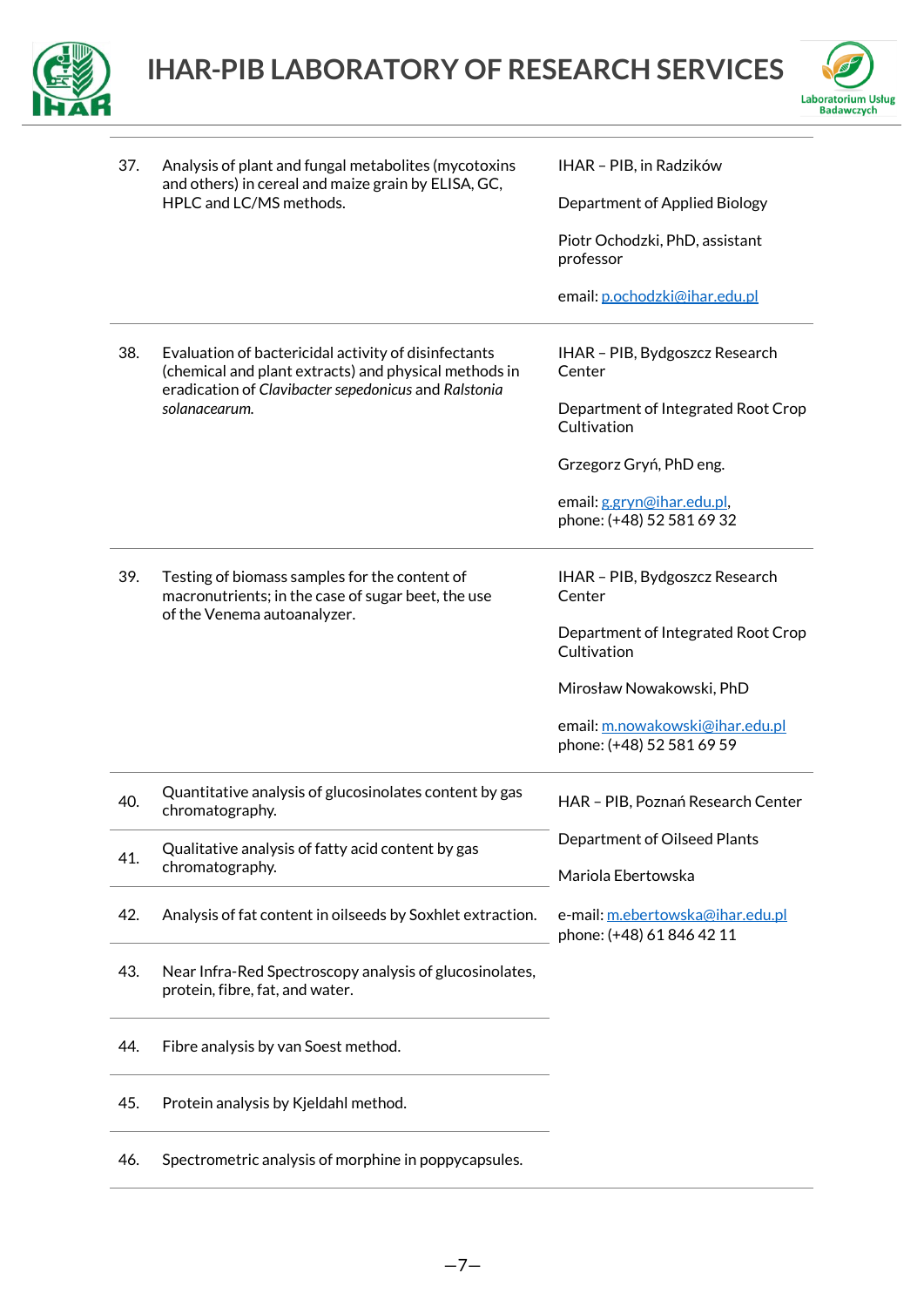



#### <span id="page-7-0"></span>III. PRODUCTION OF PREBREEDING MATERIAL BY RECOMBINATION AND BIOTECHNOLOGICAL METHODS

| No | Service                                                                                                                                                           | Contact                                                        |
|----|-------------------------------------------------------------------------------------------------------------------------------------------------------------------|----------------------------------------------------------------|
| 1. | Marker Assisted Selection (MAS) using molecular<br>markers closely linked to selected disease resistance                                                          | IHAR - PIB, in Radzików                                        |
|    | genes in cereals (wheat, triticale and barley).                                                                                                                   | Department of Applied Biology                                  |
|    |                                                                                                                                                                   | Paweł Czembor DSc, associate<br>professor                      |
|    |                                                                                                                                                                   | email: p.czembor@ihar.edu.pl                                   |
| 2. | Induction of maize maternal haploids and production<br>of doubled haploid lines.                                                                                  | IHAR - PIB, in Radzików                                        |
|    |                                                                                                                                                                   | Department of Applied Biology                                  |
| 3. | Field testing of maize hybrid varieties (F1) for different<br>end-use.                                                                                            | Roman Warzecha, PhD, assistant<br>professor                    |
| 4. | Field testing of breeding materials and varieties of<br>wheat and triticale for yield and other agronomic traitc<br>under conventional and ecological conditions. | email: r.warzecha@ihar.edu.pl                                  |
| 5. | Micropropagation of various potato species in the form<br>of in vitro plants.                                                                                     | <b>IHAR - PIB Bonin Research Center</b>                        |
|    |                                                                                                                                                                   | Potato Gene Bank at Bonin                                      |
| 6. | Production of potato minitubers from in vitro plants.                                                                                                             | dr hab. inż. Włodzimierz<br>Przewodowski                       |
|    |                                                                                                                                                                   | email: w.przewodowski@ihar.edu.pl                              |
|    |                                                                                                                                                                   | mgr inż. Dorota Michałowska                                    |
|    |                                                                                                                                                                   | email: d.michalowska@ihar.edu.pl                               |
| 7. | Development of DH lines from winter oilseed rape<br>(Brassica napus L.) genotypes delivered at place.                                                             | HAR - PIB, Poznań Research Center                              |
|    |                                                                                                                                                                   | Department of Oilseed Plants                                   |
|    |                                                                                                                                                                   | Laurencja Szała, PhD                                           |
|    |                                                                                                                                                                   | e-mail: <b>Lszala@ihar.edu.pl</b><br>phone: (+48) 61 846 42 37 |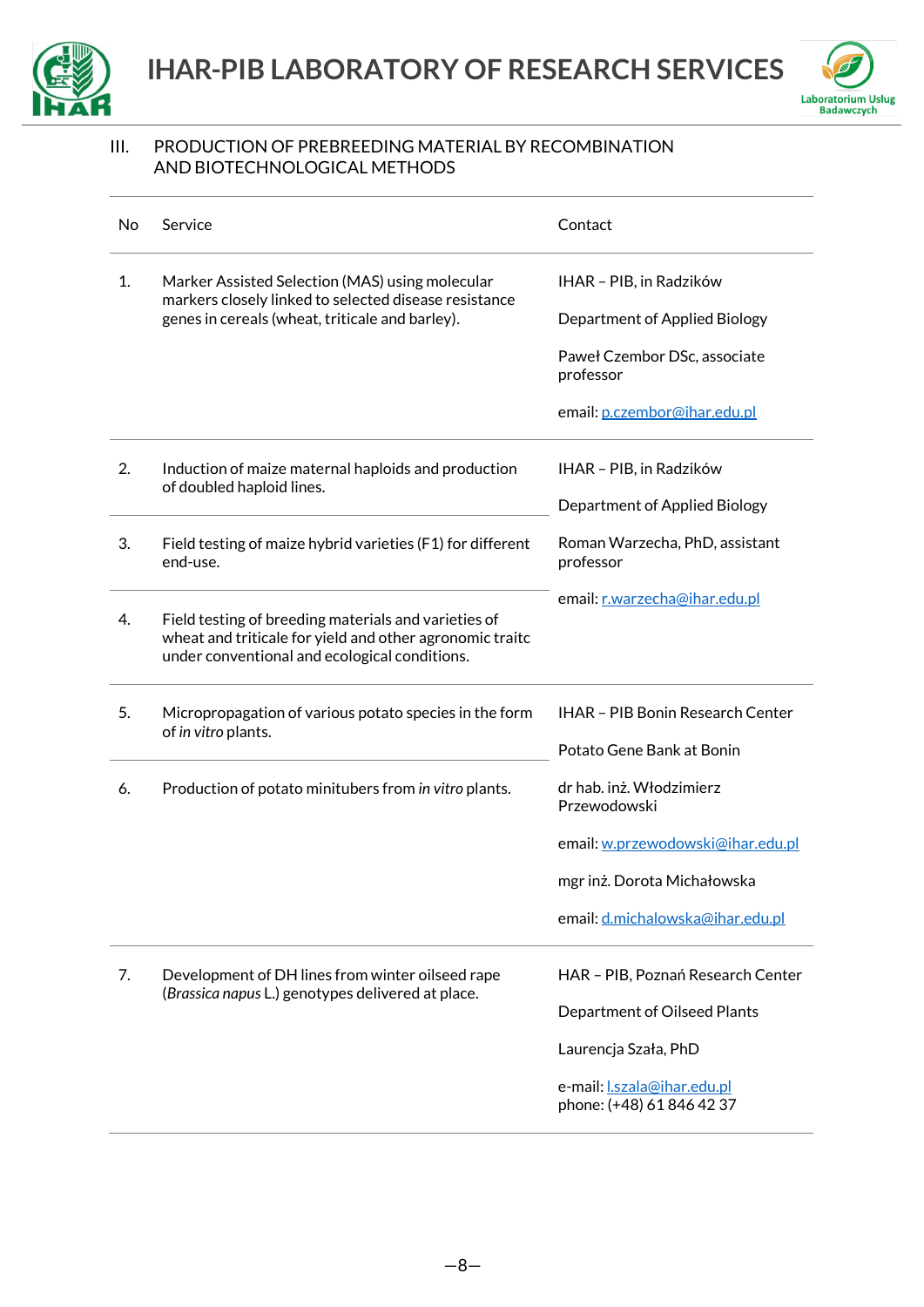



#### <span id="page-8-0"></span>IV. GENETIC IDENTIFICATION AND RESEARCH ON THE EXPRESSION AND PRESENCE OF GENES (FINGERPRINTING)

| No | Service                                                                                                                                                                                                                                         | Contact                                                                                                                                                                                 |
|----|-------------------------------------------------------------------------------------------------------------------------------------------------------------------------------------------------------------------------------------------------|-----------------------------------------------------------------------------------------------------------------------------------------------------------------------------------------|
| 1. | Cultivar identification service based on known<br>referenced cultivars.                                                                                                                                                                         | IHAR - PIB, Bonin Research Center<br>Krzysztof Treder, PhD                                                                                                                              |
| 2. | Potato virus strains differentiation by multpilex<br>RT-PCR.                                                                                                                                                                                    | email: k.treder@ihar.edu.pl                                                                                                                                                             |
| 3. | Detection of viroid PSTVd and potato viruses (PVY,<br>PLRV, PVM, PVS, PVA, PVX, TRV) by real-time RT-PCR.                                                                                                                                       |                                                                                                                                                                                         |
| 4. | Genetic identification (fingerprinting) of varieties and<br>species of root crops, perennial energy grasses or others<br>using molecular markers (RAPD, ISSR, SSR)                                                                              | IHAR - PIB, Bydgoszcz Research<br>Center<br>Department of Root Crop Breeding<br><b>Fundamentals</b><br>Sandra Cichorz, PhD<br>email: s.cichorz@ihar.edu.pl<br>phone: (+48) 52 581 69 37 |
| 5. | Screening for the presence of the Rfo restorer gene and<br>the ogura male-sterile cytoplasm among the F1 hybrids,<br>the Rfo restorer lines, and the ogura CMS oilseed rape<br>lines using the 'Multiplex PCR' assay for the ogura-INRA<br>CMS. | HAR - PIB, Poznań Research Center<br>Department of Oilseed Plants<br>Katarzyna Mikołajczyk, PhD                                                                                         |
| 6. | Monitoring the presence of the homo- and heterozygous<br>genotypes of oilseed rape with the Rfo restorer gene<br>using the 'qPCR_Rfo' assay.                                                                                                    | e-mail: k.mikolajczyk@ihar.edu.pl<br>phone: (+48) 61 846 42 21                                                                                                                          |
| 7. | Detection of the mutated alleles of the oilseed rape<br>BnaA.FAD3 and BnaC.FAD3 genes resulting in the low<br>linolenic acid content in seed oil by using the SNaPshot<br>assay.                                                                |                                                                                                                                                                                         |
| 8. | Determining the genetic diversity among oilseed rape<br>breeding lines with the use of microsatellite markers,<br>SSR.                                                                                                                          |                                                                                                                                                                                         |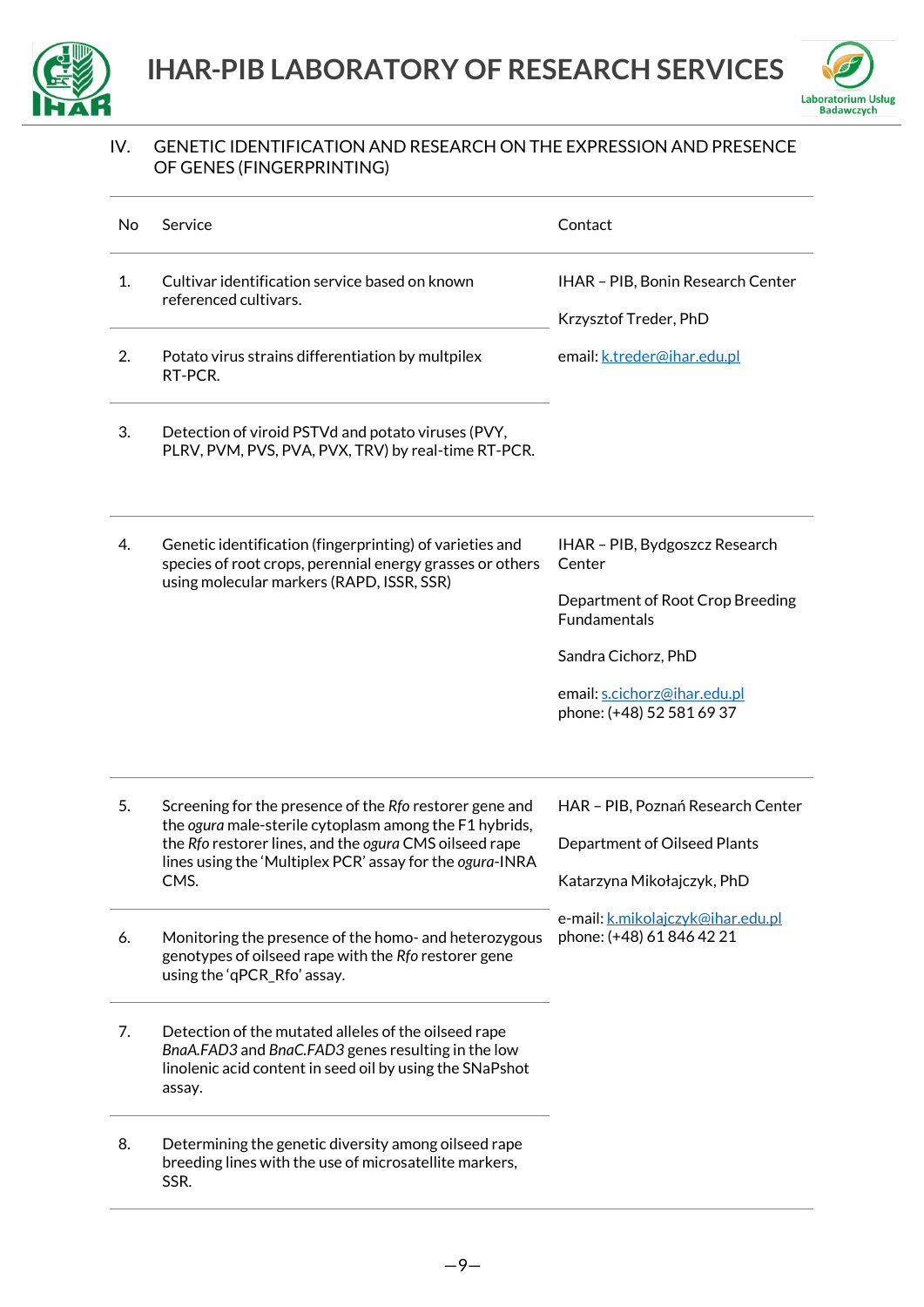



9. Detection of the mutated alleles of the rapeseed *BnaA.FAD2* gene (HOR3 and HOR4 type), resulting in the high oleic acid content in seeds – using the CAPS marker

HAR – PIB, Poznań Research Center

Department of Oilseed Plants

Marcin Matuszczak, PhD

e-mail[: m.matuszczak@ihar.edu.pl](mailto:m.matuszczak@ihar.edu.pl) phone: (+48) 61 846 42 22

#### <span id="page-9-0"></span>V. EVALUATION OF THE POTATO VARIETIES FOR THE FARMING SYSTEM USED IN AGRICULTURE (ECOLOGICAL, IP, SPECIALIST)

| No | Service                                                                                                                                         | Contact                                                                                                                                            |
|----|-------------------------------------------------------------------------------------------------------------------------------------------------|----------------------------------------------------------------------------------------------------------------------------------------------------|
| 1. | Usefulness of the potato variety for the farming system<br>used in agriculture (ecological, IP, specialist).                                    | IHAR - PIB, Jadwisin Research<br>Center                                                                                                            |
| 2. | Determining the fertilization requirements<br>of the varieties and evaluation of the effectiveness<br>of new fertilizers in potato cultivation. | Department of Potato Agronomy<br>Cezary Trawczyński, PhD<br>email: c.trawczynski@ihar.edu.pl                                                       |
| 3. | Evaluation of the chemical composition of tubers<br>of potato varieties (dry matter content, starch,<br>vitamin C, nitrates).                   |                                                                                                                                                    |
| 4. | Assessment of storage stability of potato varieties<br>(natural losses, storage period diseases, germination).                                  |                                                                                                                                                    |
| 5. | Evaluation of the effectiveness of herbicides, fungicides,<br>insecticides and growth regulators in potato cultivation.                         | IHAR - PIB, Jadwisin Research<br>Center                                                                                                            |
| 6. | Sensitivity of potato varieties to metribuzin.                                                                                                  | Department of Potato Agronomy<br>Piotr Barbaś, PhD<br>email: p.barbas@ihar.edu.pl                                                                  |
| 7. | Evaluation of the effectiveness of microbiological<br>preparations in ecological potato production.                                             | IHAR - PIB, Jadwisin Research<br>Center<br>Department of Potato Agronomy<br>Beata Wasilewska-Nascimento,<br>PhD<br>email: b.nascimento@ihar.edu.pl |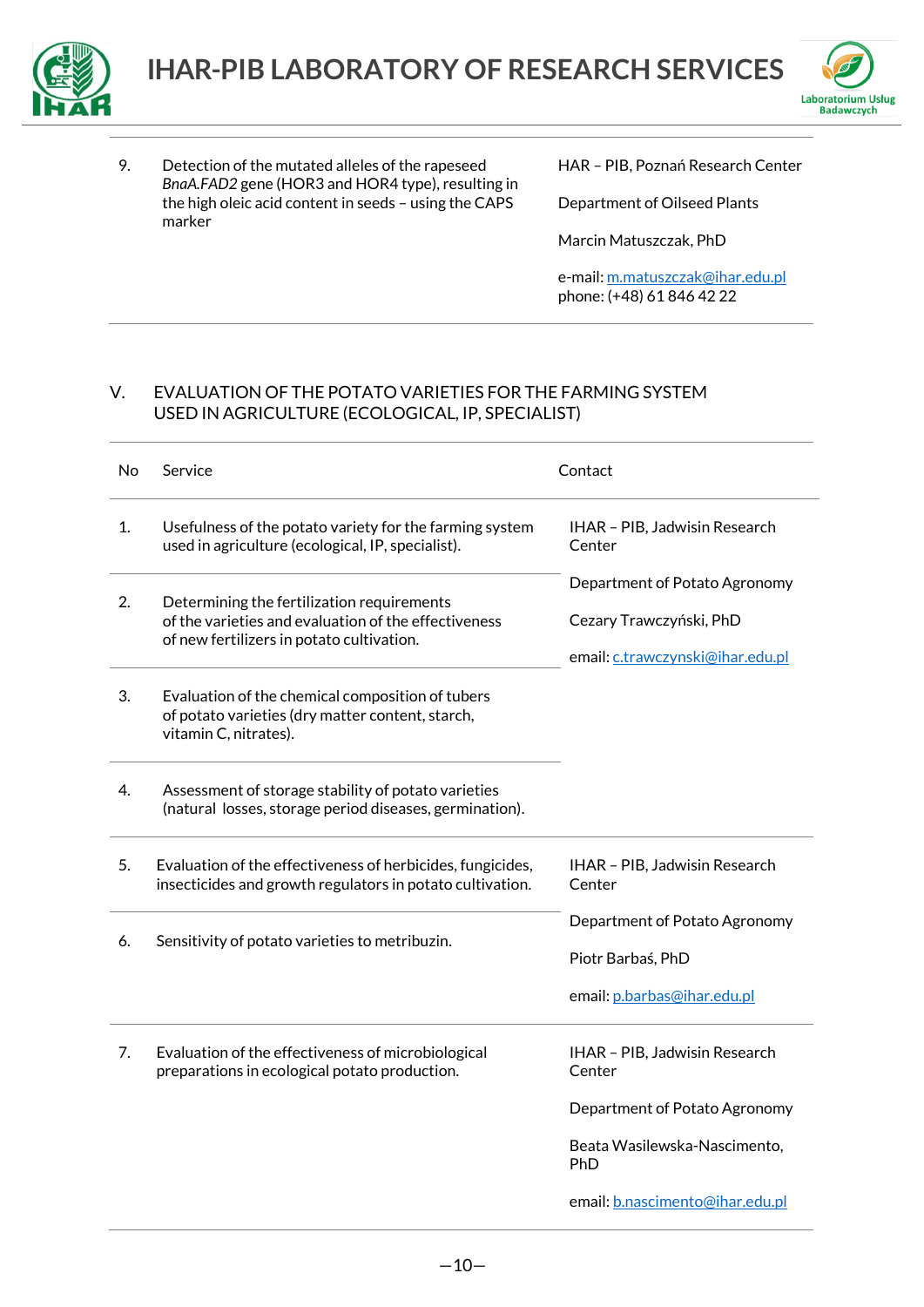



| 8.  | Assessment of morphological and physiological features of<br>plants (e.g. LAI, SPAD index) and the yielding potential of<br>potato cultivars.                                                                                           | IHAR - PIB, Jadwisin Research<br>Center<br>Department of Potato Agronomy |
|-----|-----------------------------------------------------------------------------------------------------------------------------------------------------------------------------------------------------------------------------------------|--------------------------------------------------------------------------|
| 9.  | Out-of-season assessment of the sensitivity of tubers of<br>potato varieties to the occurrence of skin diseases<br>(common scab, rizoctonia, silver scab).                                                                              | Milena Pietraszko. MSc<br>e-mail: m.pietraszko@ihar.edu.pl               |
| 10. | Post-harvest assessment of the occurrence of<br>physiological defects in potato tuber cultures (tuber<br>deformation, rust spots, hollow heart).                                                                                        |                                                                          |
| 11. | Assessment of potato cultivar tolerance to drought and<br>high temperature stress in greenhouse and field tests -<br>assessment of yield and plant productivity indices (LAI,<br>SPAD index, RWC, chlorophyll fluorescence parameters). | IHAR - PIB, Jadwisin Research<br>Center<br>Department of Potato Agronomy |
| 12. | Determining the water requirements of the potato.                                                                                                                                                                                       | Dominika Boguszewska-<br>Mańkowska, PhD                                  |
| 13. | Assessment of the size and effectiveness of the root<br>system of potato plants.                                                                                                                                                        | e-mail: d.boguszewska-<br>mankowska@ihar.edu.pl                          |

#### <span id="page-10-0"></span>VI. BIOINFORMATICS AND STATISTICAL ANALYSES

<span id="page-10-1"></span>

| No | Service                                                                                                          | Contact                                   |
|----|------------------------------------------------------------------------------------------------------------------|-------------------------------------------|
|    | Identification of molecular marker linked to agronomic<br>traits of crops in hybrid populations by using genetic | IHAR - PIB, in Radzików                   |
|    | linkage analysis or panels of varieties by using<br>association mapping methods.                                 | Department of Applied Biology             |
|    |                                                                                                                  | Paweł Czembor DSc, associate<br>professor |
|    |                                                                                                                  | e-mail: p.czembor@ihar.edu.pl             |